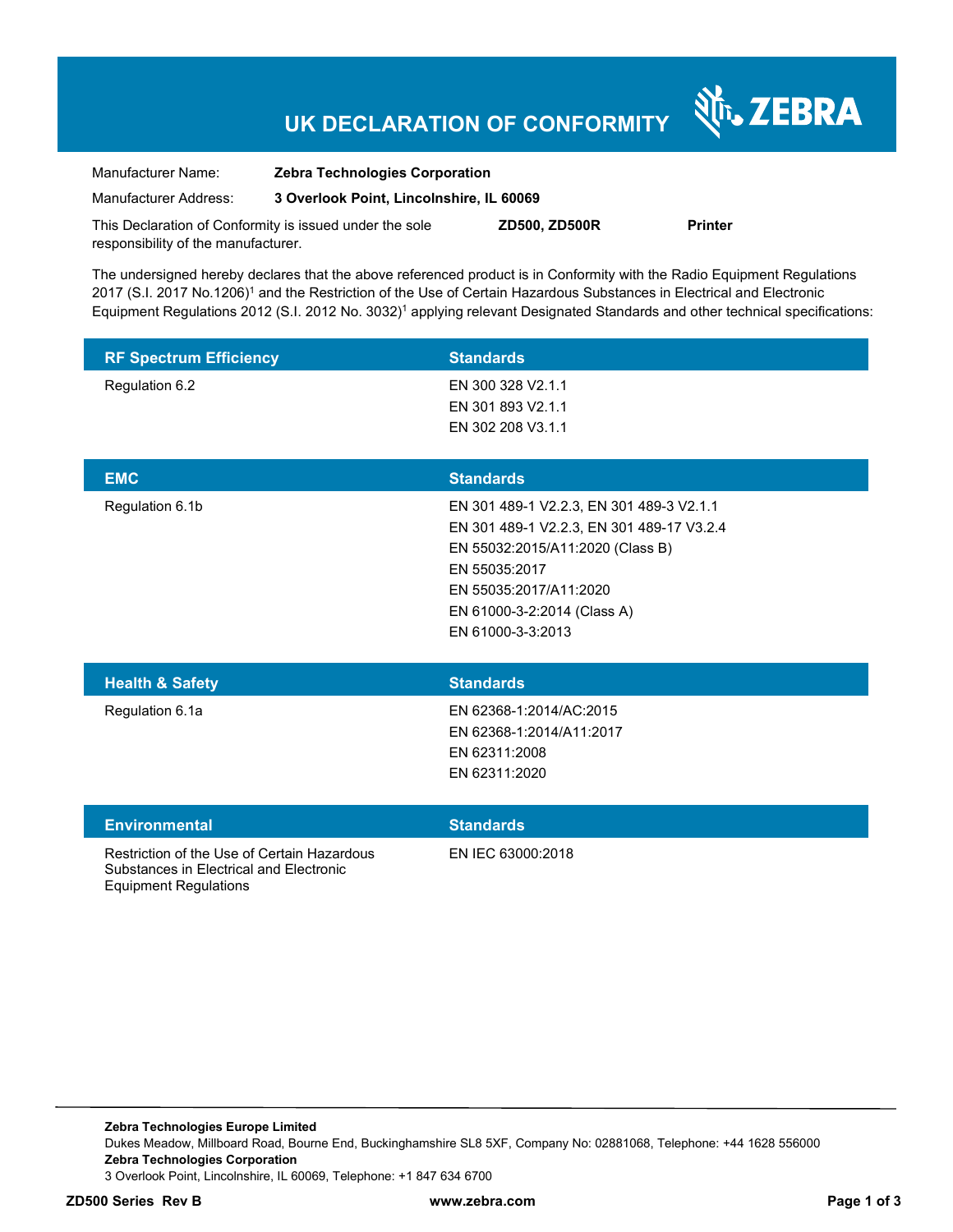## **UK DECLARATION OF CONFORMITY**



With regard to the Radio Equipment Regulations 2017 (S.I. 2017 No.1206)<sup>1</sup>, the conformity assessment procedure referred to in regulation 41(4)(a) and detailed in Schedule 2 has been followed.

 $^{\rm 1}$  As amended by applicable EU withdrawal legislation implemented at the time of issuing this declaration

### **Signed on behalf of Zebra Technologies Corporation**

Cady

*(Authorized Corporate Signature)* Jay Cadiz Rev: B Manager, Compliance Engineering **Date: 5 April 2022** Place: Lincolnshire, USA